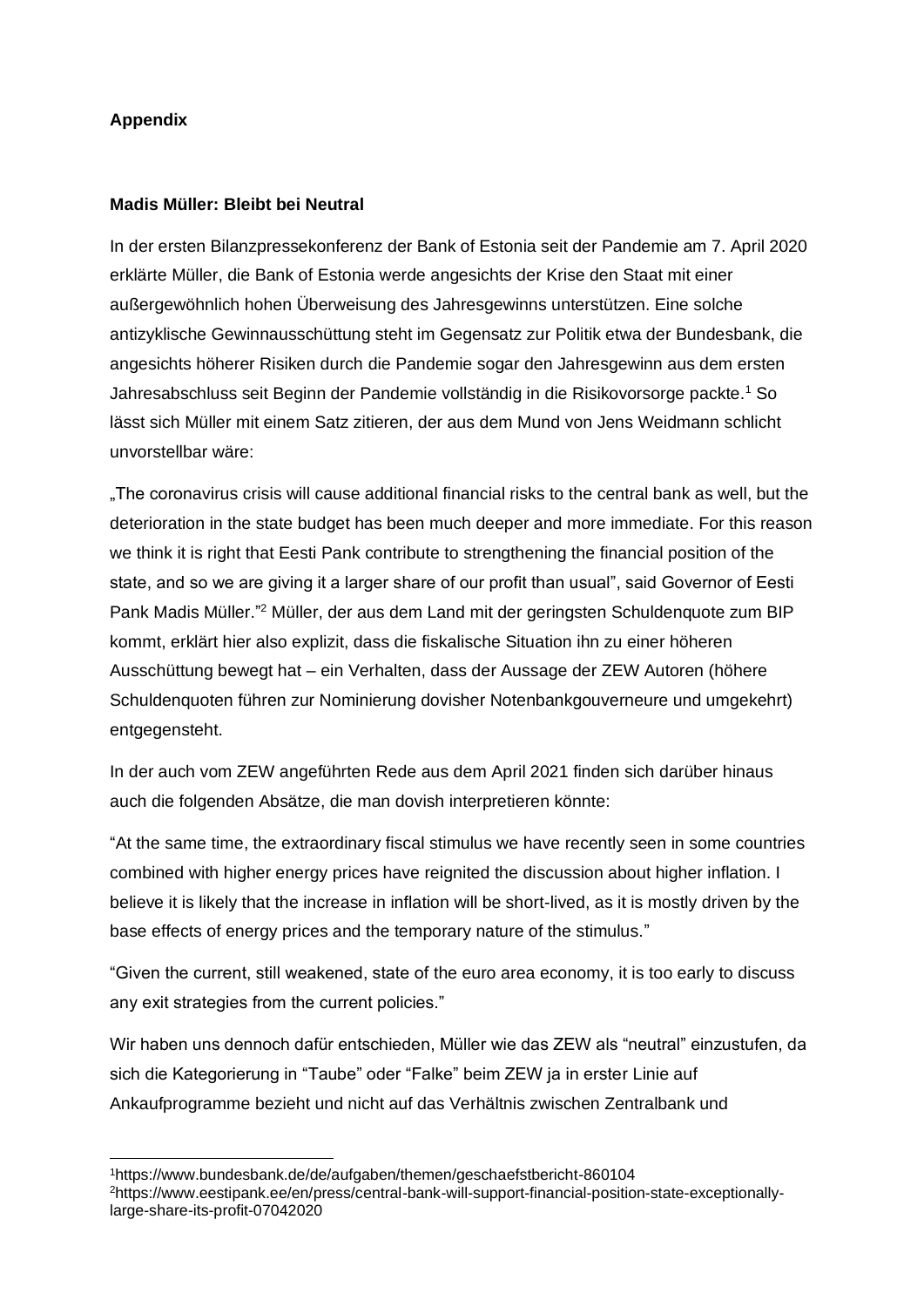Finanzministerium (vor welchem man Müller aufgrund seiner Berücksichtigung fiskalischer Belange auch als "Taube" hätte einstufen können).

# **Reinesch: Dove statt insufficient information**

- Die FT erklärt, Reinesch habe Draghi unterstützt, als dieser sich für die Senkung des Einlagesatzes und weitere Käufe von Staatsanleihen im September 2019 einsetzte.<sup>3</sup>
- In einer Rede<sup>4</sup> in 2016 erklärte Reinesch:

"Importantly, it is because of the forceful measures taken between 2007 and 2013 that the ECB's Governing Council consistently provided an anchor of stability and confidence throughout the financial and sovereign debt crisis. As a matter of fact, despite the severe tensions during the financial and sovereign debt crisis and the resulting volatility in economic activity and headline inflation, inflation expectations remained firmly anchored at levels consistent with the Governing Council's aim of keeping inflation rates below, but close to, 2% over the medium term."

## **Martin Kazaks, Neutral statt Hawk:**

Bloomberg<sup>5</sup> veröffentlichte einen Artikel am 4. August 2021, in dem Kazaks Geduld für geldpolitische Entscheidungen einfordert. Er wird, in einem Umfeld sinkender Renditen, wie u. a. wie folgt zitiert:

"With nearly 600 billion euros (\$713 billion) left to spend and the program running at least through the end of March, it would be much too early for a decision on whether to extend or phase out purchases, he said in an interview. Coronavirus infections are rising again across much of the region, threatening new restrictions that could jeopardize the recovery.

"Given the uncertainty, given how much time is left, there is no need to decide on that," said Kazaks, who also leads Latvia's central bank. "We will discuss it, but at the moment it would still be premature."

Italian 2-year yields fell below -0.5% -- the level of the ECB's deposit rate -- for the first time. The euro dipped after the report and traded at \$1.1866 at 10:10 a.m. Frankfurt time."

<sup>3</sup> https://www.ft.com/content/560b0edc-df98-11e9-9743-db5a370481bc

<sup>4</sup> https://www.bcl.lu/en/publications/Speeches/2015/Warsaw/Beyond-the-Horizon-of-the-Luxembourg-Presidency-consolidated\_FINAL.pdf

<sup>5</sup> https://www.bloomberg.com/news/articles/2021-08-04/ecb-won-t-rush-to-signal-future-of-pandemicprogram-kazaks-says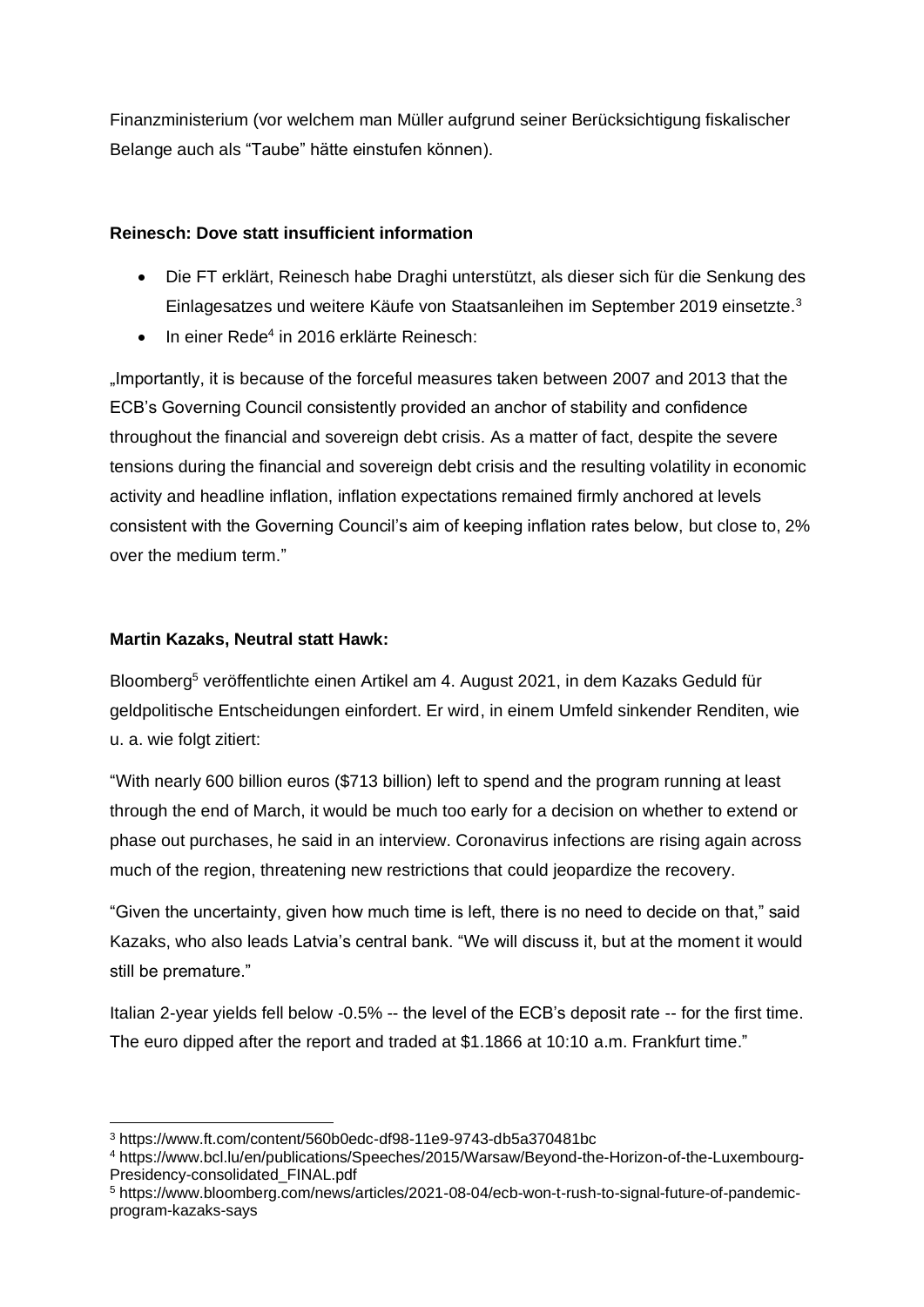"It's quite unlikely that we will come out in late March 2022 and say this is it, we've done our job and we terminate it," Kazaks said. "We would like to warn the markets in advance -- but only as much as it's reasonably possible."

"Kazaks suggested that -- if anything -- the time frame, not the pace of support, would be affected. "If it'll take a longer time for inflation to sustainably reach 2% then yes, it means that hikes will now come later in the game," he said."

#### **Gedeminas Simkus: Dove statt Neutral**

Simkus hielt am 4. Juli 2021 eine sehr dovishe Rede<sup>6</sup>, in der er fast ausschließlich auf Faktoren einging, die "lower for longer" und "harder, better, faster, stronger" als Leitmotive der Geldpolitik implizieren:

"The natural real rate of interest has declined to 0 % or even lower over the past two decades in both the US and Europe. Phillips curves have become considerably flatter in this period. Several structural factors underlie this diminished relation between inflation and economic activity. The first is globalisation, which has limited inflation in traded goods – and even certain services. A second factor is automation, which, through productivity gains, has kept higher wages from being passed through to prices. Moreover, research shows that real equilibrium rates tend to fall following pandemics. The pandemic will likely reinforce "secular stagnation" trends, magnifying the savings absorption problem and its effects on the persistently low inflation. In the euro area, the aggregate unemployment rate is higher compared to the US or Japan. Current tendencies in the labour market – such as the emergence of the gig economy and the absence of stronger labour unions – are leading to a diminishing power of European labour. This in turn makes it increasingly difficult to build wage pressures that could raise inflation. The evidence we have on the table, then, indicates that a sustained surge of inflation is an unlikely event – be it in the US, Europe or elsewhere. For the same reason that inflation did not drop significantly when output gaps were large and negative during the global financial crisis, inflation is unlikely to increase to worrisome levels now. Of course, centrals banks need to stay vigilant and closely monitor inflation developments, so that sudden reactionary policy does not put the brakes on economic recovery."

<sup>6</sup> https://www.lb.lt/en/news/speech-by-gediminas-simkus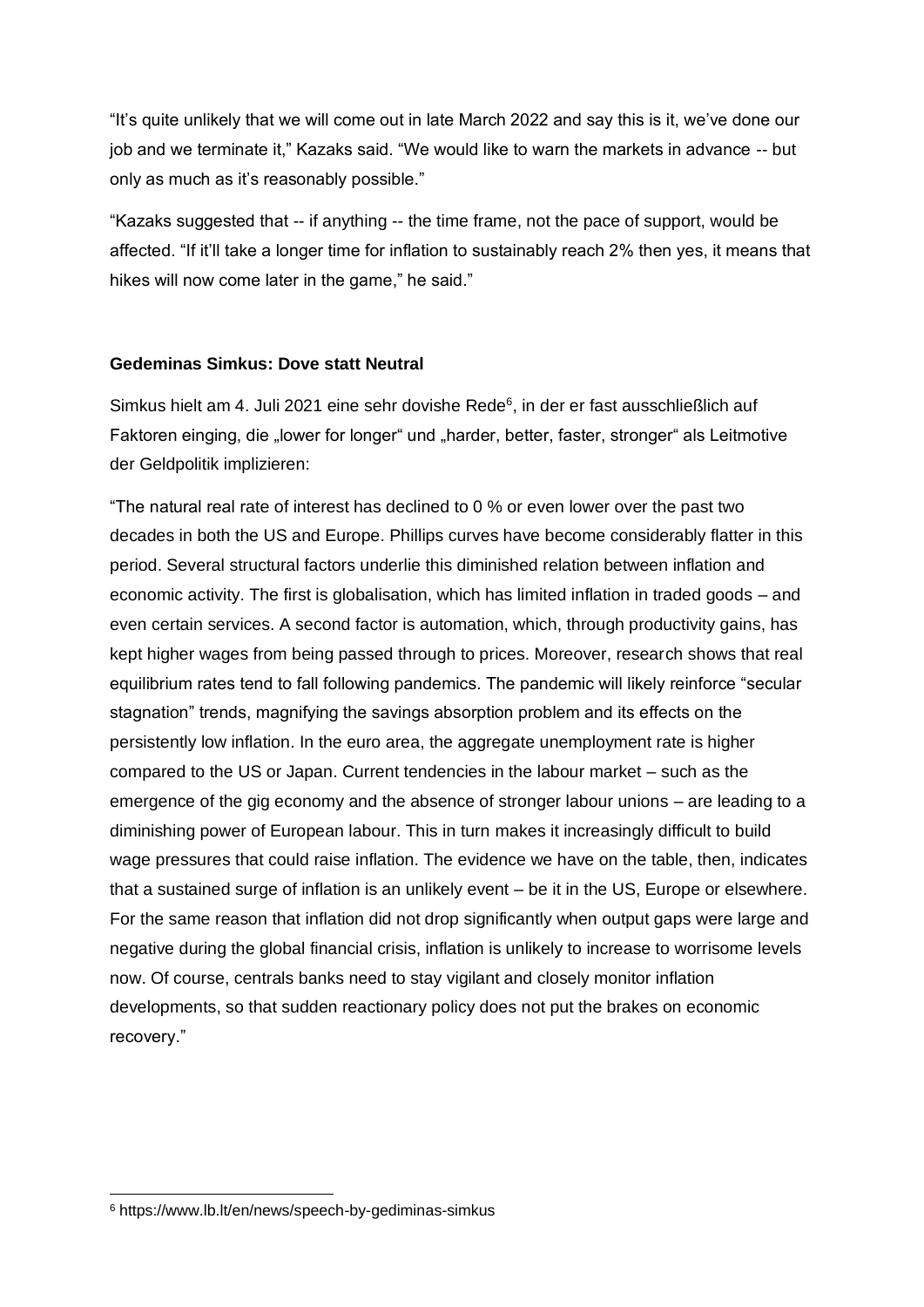Auch Simkus' Vorgänger, der noch bis dieses Jahr im Amt war, war ebenfalls eher als dovish bekannt erklärte noch im März 2021, dass die EZB schon einmal zu früh die Zinsen erhöht hat und dass sie diesen Fehler nicht wiederholen darf.<sup>7</sup>

# **Edvard Scicluna: Dove statt insufficient information**

Edvard Scicluna ist ehemaliger Finanzminister Maltas.<sup>8</sup> Die ZEW-Studie geht davon aus, dass Finanzminister bei den Zentralbanken, die vermeintliche "Tauben" als Gouvernor nominiert haben, bei "geldpolitischen Entscheidungen mit am Tisch sitzen". Scicluna ist tatsächlich ehemaliger Finanzminister und müsste daher nach der Logik des ZEW per Herkunft als Taube gelten.

Scicluna erklärte außerdem in einer Rede im Juli 2021<sup>9</sup>, dass zu niedrige Inflationsraten genauso problematisch seien wie zu hohe und dass die "equilibrium interest rate" gefallen ist, Zentralbanken also dauerhaft niedrigere Zinsen festlegen müssen, um ihre geldpolitischen Ziel zu erreichen:

"For some time, the ECB saw high inflation as being the red flag. This is why the target has till now been an inflation rate of 'close to but below 2%'. What has changed since 2003? Structural developments have lowered the so-called 'equilibrium real rate of interest' – the interest rate that is consistent with inflation at its target rate and where the economy is operating at its optimum. This equilibrium rate has gone down – while in tandem the global economy has had to weather several major shocks, from the Global Financial crisis to the pandemic. Now, low inflation rates are being seen as just as much of a cause for concern and as a result, the target has now been set to 2% – over the medium-term – and the red flags are not only rates above that, but also rates below it. This decision was aimed at the possibility that the persistent low-inflation environment was being exacerbated by ambiguity about the level of the inflation aim and a perception of the aim being asymmetric".

# **Gabriel Makhlouf: Neutral statt "not enough information"**

Über kaum ein EZB-Ratsmitglied gibt es mehr Informationen als über Gabriel Makhlouf, der im Schnitt einmal pro Monat auf seinem Blog publiziert. Dort gibt sich Makhlouf sehr ausgewogen. So erklärt er beispielsweise im Juli 2021, dass die gestiegenen Ersparnisse während der Pandemie einen Preisniveauanstieg bedeuten könnten, jedoch keinen

<sup>7</sup> https://www.bloomberg.com/news/articles/2021-03-30/ecb-governor-warns-against-sharp-policy-tiltwhen-crisis-passes

<sup>8</sup> https://www.bloomberg.com/news/articles/2020-11-20/malta-latest-in-ecb-to-name-finance-chief-ascentral-banker-map

<sup>9</sup>https://www.centralbankmalta.org/site/News-Releases/2021/Address-by-Governor-to-Finance-Malta-July-2021.pdf?revcount=7787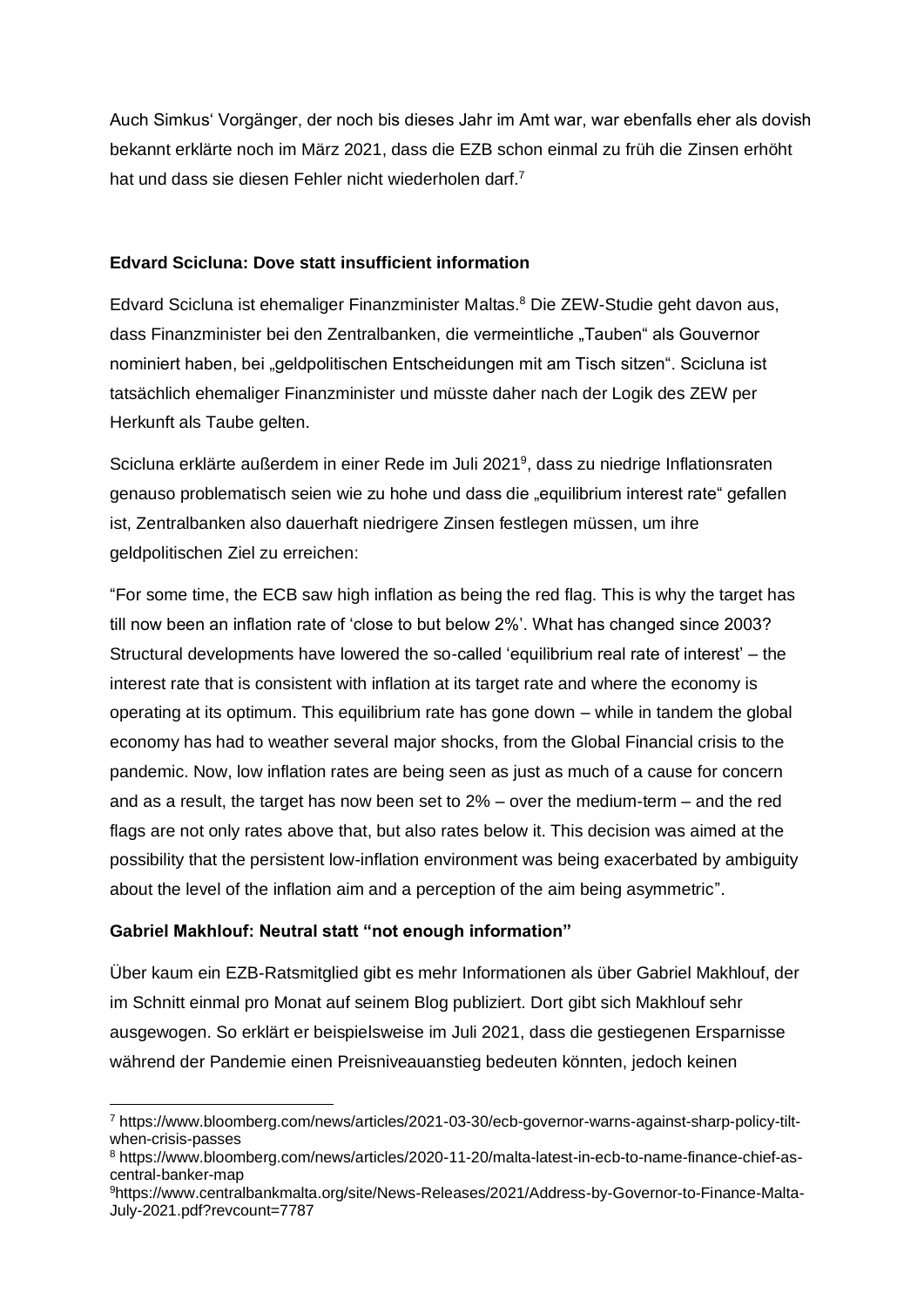mittelfristigen Anstieg der Inflation (und nur auf diesen sollte die Zentralbank mit Zinserhöhrungen reagieren). Er schiebt jedoch gleich hinterher, dass im Fall des Falles das Eurosystem natürlich reagieren könne:<sup>10</sup>

"A reversion of the savings rate to more normal levels, over the next year to two years, will stimulate consumption and support recovery. This would be further bolstered by some unwinding of the stock of accumulated savings. Consumption growth may also place upward pressure on prices of consumer goods and services, particularly if there are demand and supply mismatches in some sectors, arising from the pandemic. However, these supply constraints would likely be resolved over the medium term, meaning the related inflationary pressures would be temporary. In any case, the Governing Council of the ECB is well equipped with the tools to address sustained upward price pressures."

## **Peter Kazimir: Neutral statt Hawk**

Kazimir erklärte sich im März 2021 gegenüber Bloomberg unzufrieden, was die Geschwindigkeit der fiskalischen Unterstützung betrifft, was im Gegenzug eine längere lockere Geldpolitik impliziert, um den gleichen bzw. zumindest einen ähnlichen Effekt auf die aggregierte Nachfrage zu erzielen:

"My concern is that, compared with the enormous U.S. fiscal impulse, the effects of the European one will kick in with a major delay," ECB Governing Council member Peter Kazimir said in an interview published on Wednesday. "The joint fiscal reaction is lagging behind and needs to pick up its pace to support the recovery."11

Im gleichen Artikel spricht Kazimir über Anleihekäufe, ohne dies mit einer Warnung bzgl. Nebenwirkungen oder ähnlichem zu verbinden, wie man dies etwa von Jens Weidmann oder dem OENB-Präsidenten Holzmann erwarten würde:

"The ECB pledged last week to "significantly" boost the pace at which it buys debt under its 1.85 trillion-euro (\$2.2 trillion) pandemic program for the next three months. The move aims to ensure financing conditions remain favorable across the 19-nation currency bloc.

Kazimir said the decision was "a reaction to the spillover of the market move triggered by the approval of the U.S. fiscal package," and that the intention is to prevent widening discrepancies between economic fundamentals and higher borrowing costs."

<sup>10</sup>https://www.centralbank.ie/news/article/blog-savings-and-consumption-in-the-post-pandemiceconomy

<sup>11</sup>https://www.bloomberg.com/news/articles/2021-03-16/ecb-s-kazimir-urges-faster-fiscal-response-asbond-yields-curbed